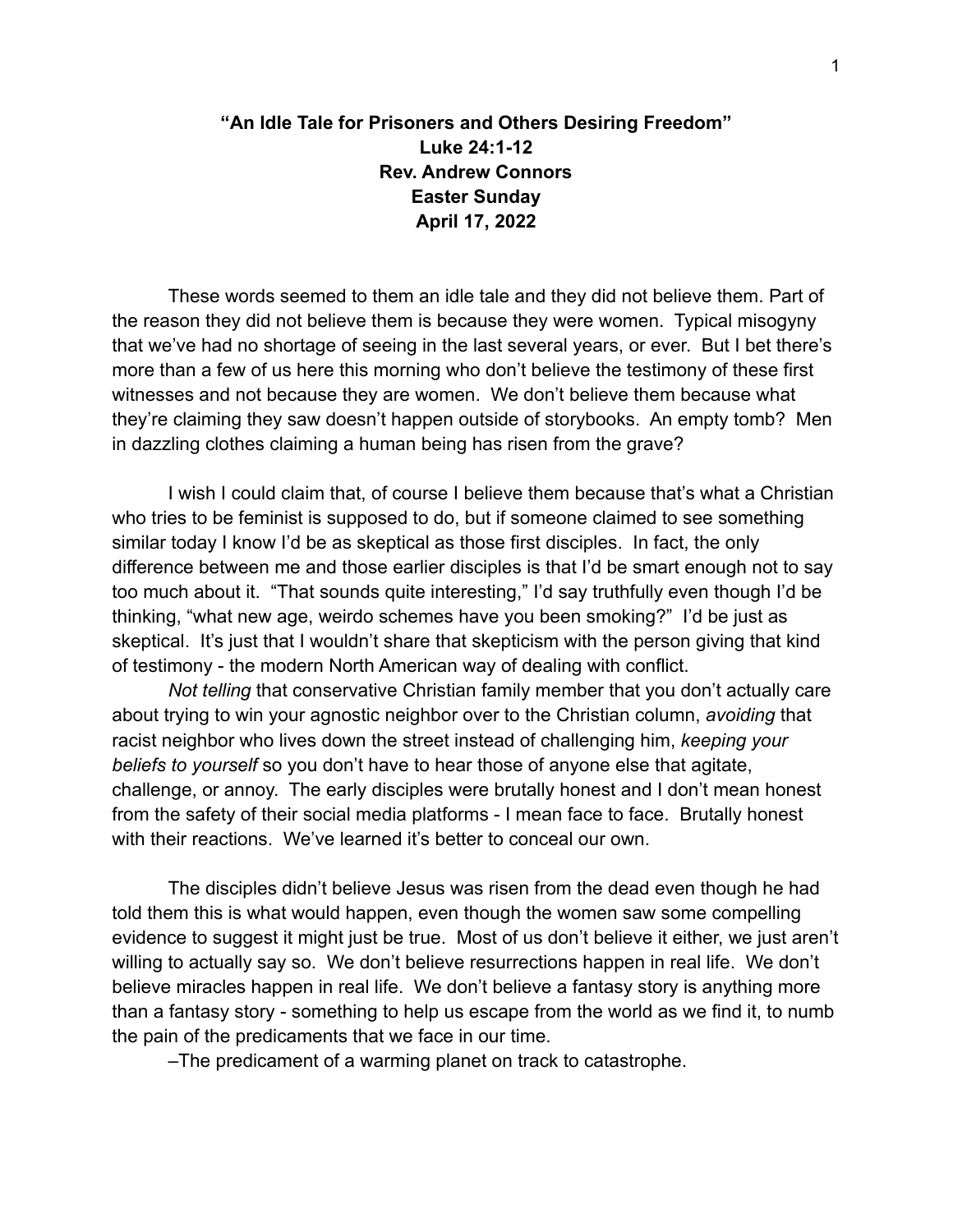–The predicament of a politics dangerously close to even more violent confrontations. –The predicament of hamster-wheel living run by an economy that wants more and more to keep everything from toppling while giving less and less to most people.

–The predicament of a culture we worry may have run its course.

Maybe the resurrection story itself has run its course. That's what the atheist philosopher Martin Hägglund suggests in his book *This Life: Secular Faith and Spiritual Freedom*. At the center of the Christian faith, the Yale professor argues, is a kind of escapism that is incompatible with a full commitment to living *this* life. "Rather than celebrate Jesus' death as a pathway to heaven," he writes, "we should recognize that Jesus died, as every beloved has always died, with no afterlife apart from those who cared to remember him. To behold the death of Jesus in this way is to acknowledge that every life, even the life of the most beloved, ends in death. . it is a loss," he writes, "that cannot be recuperated - since there is no life other than this life."<sup>1</sup>

Hägglund's not concerned that his belief, or lack of it, might lead to hopelessness. On the contrary, "the peril of death is an intrinsic part of why it matters what we do and why it matters that we devote ourselves to someone or something living on beyond ourselves," he writes.<sup>2</sup> Another brutally honest disciple who doesn't believe in idle tales and is willing to say so.

If you follow Hägglund, then you come to the conclusion that religious faith really is the opiate of the people, leading people like you and me either to care less about this life, this planet, this body, this community than we do about some fantastical hereafter, or it leads us to deceive ourselves and others about the fact that our true commitments really are secular, not based on the God of our faith. A creation of our imaginations - an idle tale - that we don't need in order to live a good life or create a just society. All that's needed is a commitment to this life and the things that make it meaningful.

And I don't know why exactly, the writings of an avowed atheist seem so relevant to me this year, on Easter Sunday of all Sundays. Maybe because as Cornel West said most of the gods we worship are false gods and when someone loses faith in god, chances are it was probably a false god anyway. $3$  Or maybe because I have a strong hunch that Hägglund's kind of thoughtful deconstruction of all religious faith is only going to grow stronger in these challenging times and people of faith need to engage

<sup>1</sup> Martin Hägglund, *This Life: Secular Faith and Spiritual Freedom*, (New York: Anchor Books), 2019, pp. 167-168.

<sup>&</sup>lt;sup>2</sup> Ibid, p. 168.

<sup>&</sup>lt;sup>3</sup> Cornel West, speaking on a panel at Union Theological Seminary. No date given. Retrieved April 17, 2022, <https://www.youtube.com/watch?v=LWIsawVjvWI>.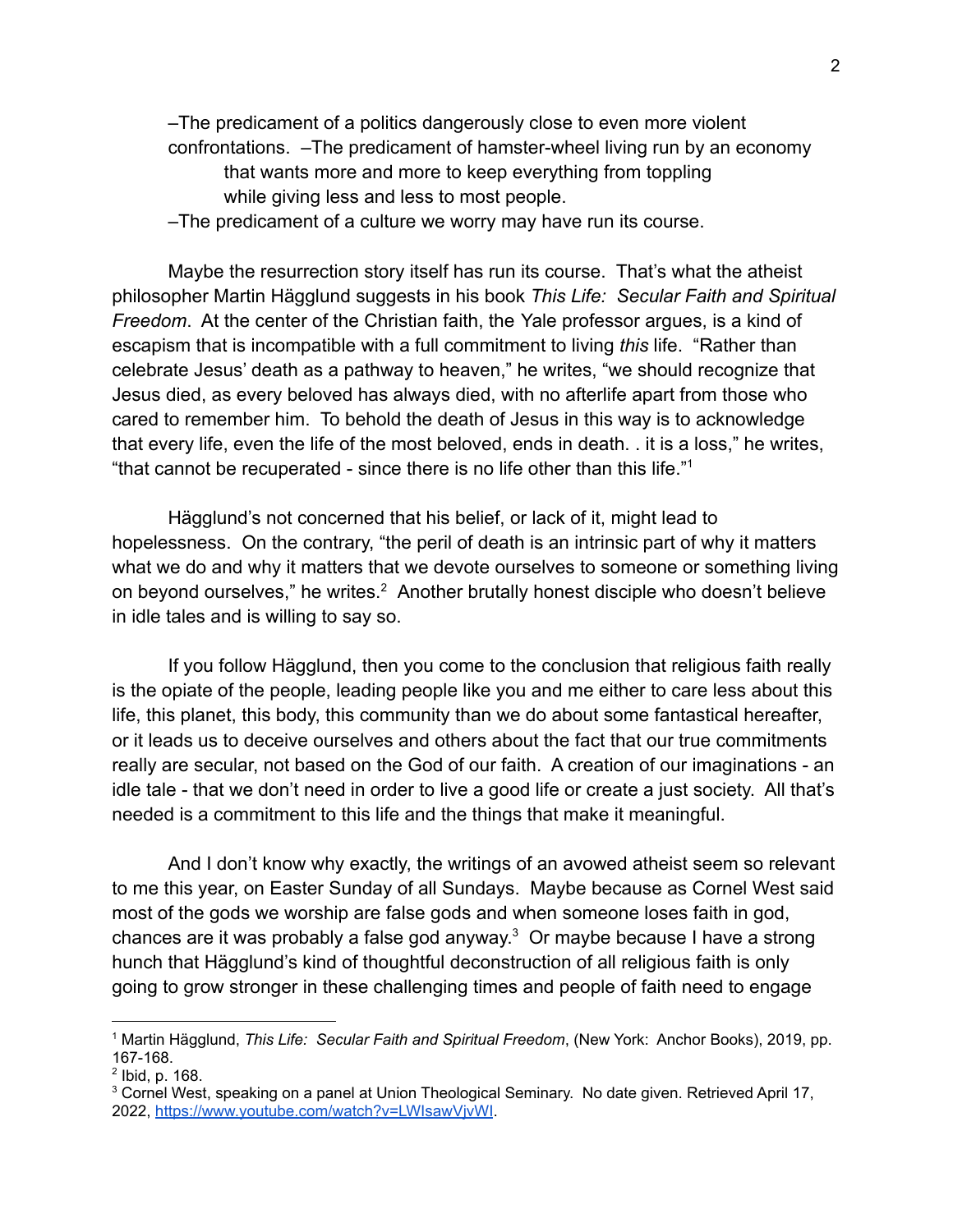these ideas instead of running from them. Or maybe because so much of what I hear from many of you is about your own secular commitments - desires to be a good and just person in a world that seems intent on beating it out of you.

But if I'm going to risk being as brutally honest as the disciples who first reject the testimony of those first witnesses to the empty tomb, I think it's because after all that we have seen and experienced in the last several years, how could any of us not question testimony of a resurrecting God? How do you reconcile the promise of new life with the deaths of nearly a million of our own citizens from Covid many of whom would rather die than trust basic science? How do you reconcile the promise of justice and generosity and peace when many of the very Christians who espouse those beliefs elected and still celebrate one of the most destructive, narcissistic men in the history of our republic? How do you reconcile the promise of resurrection while our city is still scarred by racial redlining, and 300+ murders a year? How can you believe in the promises of a God who brings a people out of oppression, while the rates of people shot and killed by police haven't changed at all in the last seven years, the planet is still warming way too fast, and the cooperative spirit that is necessary to address any these things drifts father out of our reach?<sup>4</sup> And how can you believe the God who loves you is more than an idle tale while so many of you have carried so much seemingly on your own relationships coming apart, your zest for life weakened, your purpose that seemed clear before months of quarantine now insecure or unresolved?

It's the disciples who doubt resurrection in the text - the people considered closest to Jesus. The ones who went through the trauma of watching their friend and teacher crucified. The ones who experienced a loss that they didn't understand. They don't want any idle tales to draw them out of their harsh realities. They don't want any idle tales to numb the pain of their loss. They don't want any idle tales that invite their participation in self-deception. They want to deal with reality before them. No escapist faith. They feel compelled to accept real life as it is.

For years I've been preaching that *this is what faith actually does* - it addresses real life and gives you courage to do so. It invites you to go deeper into life as you find it, not run away. But all those years I assumed that *belief* in resurrection here and now was necessary to achieve that kind of blessed hope. *Belief* in resurrection here and now was the prerequisite. You had to believe that the resurrection had happened and could happen in this life. *Belief* was the key that opened the door to a life without fear of death or of any of those forces that cause us to shrink from the risk of sharing the kind

<sup>4</sup> On police shootings, see "Fatal Force," *The Washington Post,*

<https://www.washingtonpost.com/graphics/investigations/police-shootings-database/>, updated April 16, 2022.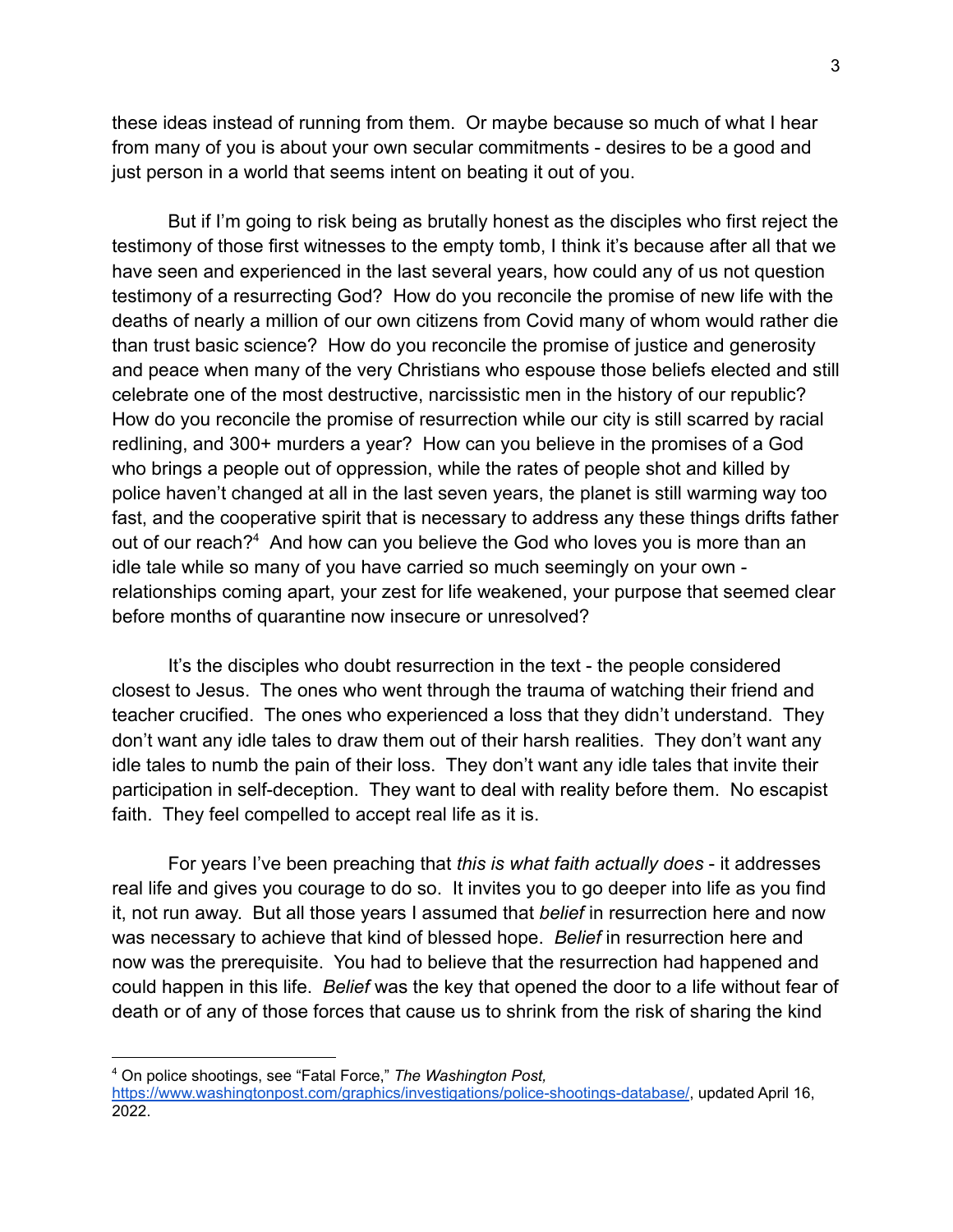of love, of announcing the kind of justice, and living the kind of freedom that got Jesus killed.

But I haven't seen any resurrections beyond the metaphorical kinds that Hägglund accurately describes as totally secular. Which I think is way more of a bummer than Hägglund concedes because if this life is all we've got, and each other is all we've got - no offense - then I don't see how we get out of the major messes that we are in. And I don't have Hägglund's confidence that the democratic socialist answer that he presents is going to change the problems that we face which are fundamentally about people - human beings - and our seeming inability to leave the planet and each other better off than when we found them.

Then I came across J.R.R. Tolkien's 1939 essay on Fairy Stories. "At no time can I remember that the enjoyment of a story was dependent on belief that such things could happen, or had happened, in 'real life.' Fairy-stories were plainly not primarily concerned with possibility, but with desirability. If they awakened desire, satisfying it while often whetting it unbearably, they succeeded."<sup>5</sup>

Not belief that such things could happen or had happened in "real life," but in the awakened desire that such stories bring. Tolkien had me wondering, what if believing the resurrection had happened in this life wasn't as important as desiring the world where it does happen. A world where pain doesn't last forever, where death dealing powers that put people on crosses don't have the final word. A world where loving with your heart on your sleeve isn't foolish but satisfies your heart and life. A world where justice for your neighbor doesn't come at your expense but with everyone's fulfillment. A world where God's love and grace can't be taken from you come hell or highwater but holds you through every trial.

It's not that belief isn't good or even preferable, it's just that maybe when you make belief the prerequisite, it shuts down desire, dictating what is and isn't possible. Instead of desire leading the way with its dreams, taking you on a journey, belief passes its verdict and shuts desire down.

The desire for a world where the resurrected life finds you at every turn. The desire for a world where tombs don't have the final word. The desire for a world where bread that's shared multiplies, and tyrants are overthrown, and the seeds of peace are being sown sometimes by your efforts and other times in spite of them, even when it seems as though the opposite is happening. The desire for a world where your final breath doesn't have to be "please don't let it end," but rather, "I wonder what is next."

<sup>5</sup> J.R.R. Tolkien, "On Fairy Stories," originally given as a an oral address at the Andrew Lang lectures at St. Andrews in 1938, published in 1939. Retrieved online April 15, 2022, <https://coolcalvary.files.wordpress.com/2018/10/on-fairy-stories1.pdf>, p. 19.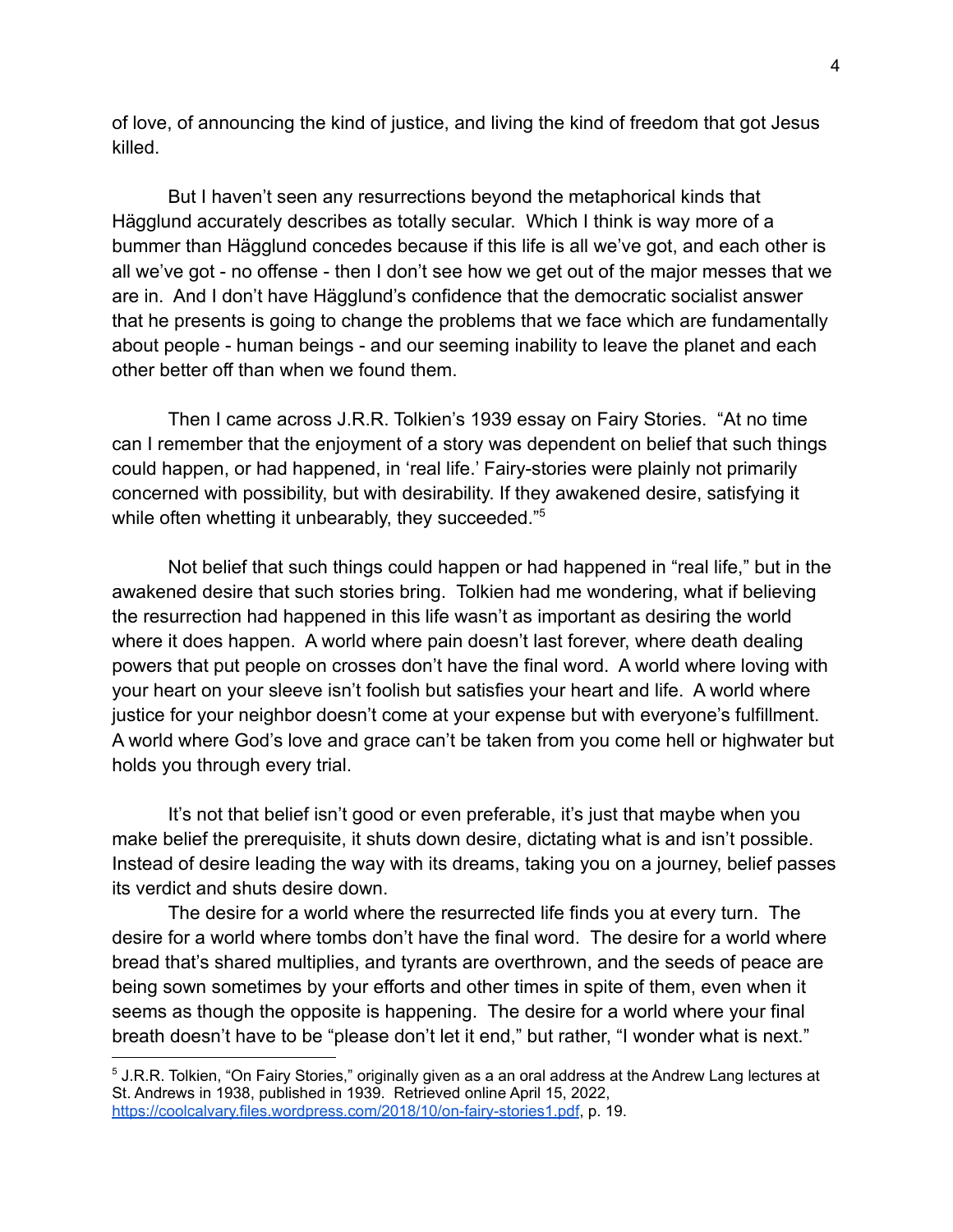And while that world might seem like an escape from this one, Tolkien says escape is sometimes the very thing that we need from so-called "real life." "I do not accept the tone of scorn or pity with which 'Escape' is now so often used. . .Why should a [person] be scorned if, finding himself in prison, he tries to get out and go home? Or if, when he cannot do so, he thinks and talks about other topics than jailers and prison-walls? The world outside has not become less real because the prisoner cannot see it."  $6$ 

The women at the tomb - all they offer to those skeptical, brutally honest disciples is an invitation to look beyond our real life walls and see if there are alternatives beyond them. An invitation to dream about more than jailers or prison-walls. An invitation to enter a different story than the one we've accepted as "real life" - to try it on like a thrift store coat and see if the person we become - the people we become - are more desirable than the ones we've come to accept as the limit of what is possible. I desire that resurrected life world, don't you?

Peter goes back to the tomb and I don't think it's because he suddenly believes the women. I think they planted a seed to grow alongside his discontent with the idea that "real life" is all that there is. He wanted to be amazed by more than what he had seen that terrible Friday on Calvary. He desired more to his own life than acceptance or belief could dish up. He wanted to escape from that stifling upper room where death kept him locked up inside his own fear. He wanted to taste a different world than the one he had seen where tyrants in power always win, rule-by-fear always wins, where acceptance of life as we find it is the only real possibility. He wanted to go outside the prison walls and see for himself whether that reality he had come to accept as "real life" was the only one.

Which is the real issue, whether you are an ivy league philosopher desperately trying to get people to see that we could all leave behind the small rooms to which we have confined ourselves for much larger, fuller life, or a disciple who has come to dismiss idle tales as dead ends instead of doors that lead us out of prisons of our own making. Are we open enough, are we hungry enough - are you hungry enough to run out of whatever familiar room you've been staying in to look in the places where you thought there was only death, with the desire to see something more?

I don't know if that desire was ever satiated for Peter. Maybe this whole story is nothing more than a creation of the world's best artists, an escapist tale to distract you from "real life" with all of its challenges. But I'll tell you this - I'd trade 1000 lives of accepting the punch-clock reality as it's been dictated to me, the narrowed expectations that life can be for me, for you, for everyone– I'd trade them all for one life lived as though love really was stronger than fear, life really was stronger than death, joy really was possible for every human being I know. To let this fairy story swing wide the prison

<sup>6</sup> Ibid, pp. 29-30.